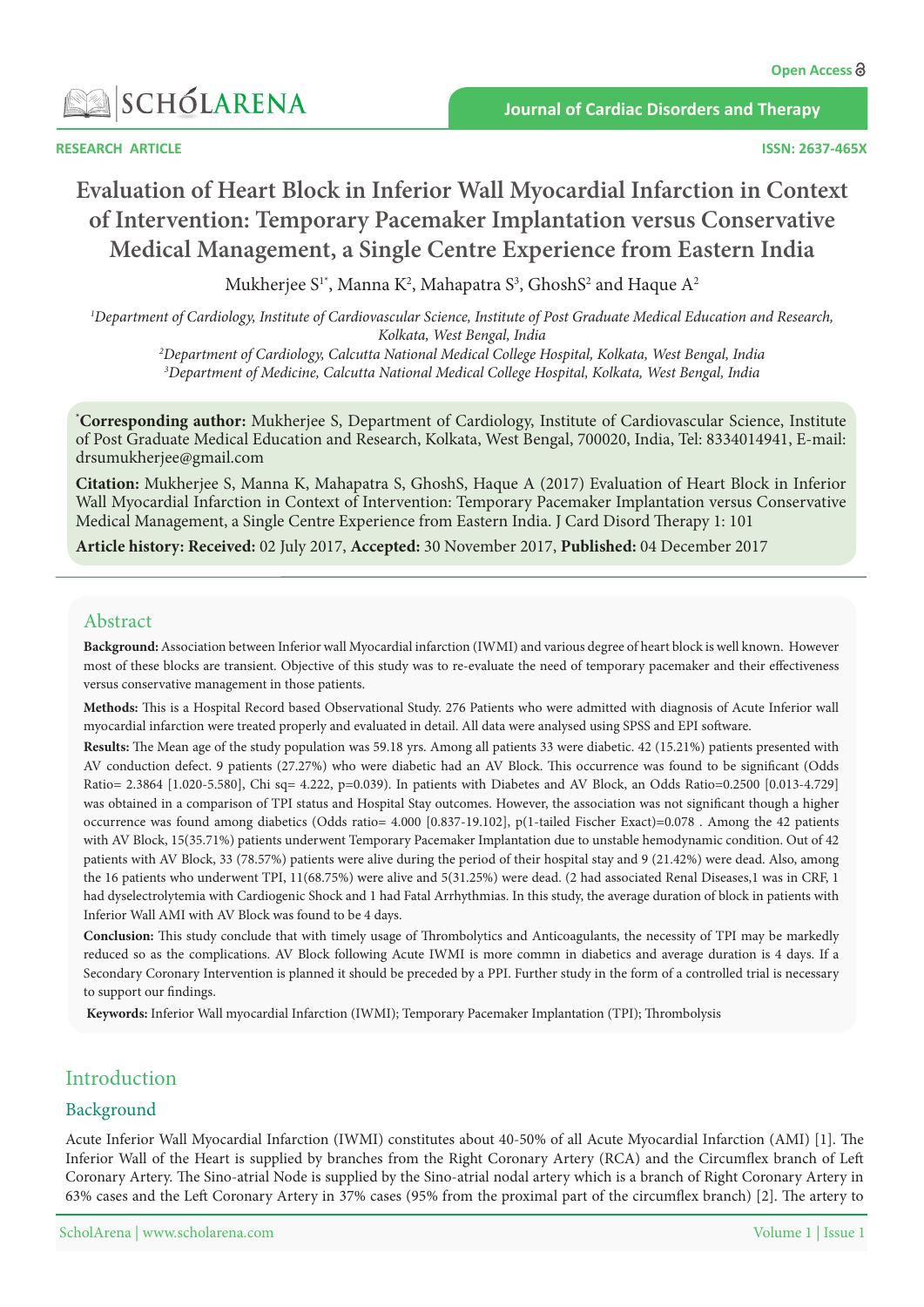the Atrio-ventricular node is derived from the Right Coronary Artery in 90% cases and Left Coronary Artery in 10% cases and it origin depends on topographic arterial dominance.

# The Problem

Acute Inferior Wall Myocardial Infarction (IWMI) mostly occurs due to obstruction of the blood supply in the Right Coronary Artery. So, as an associated feature, IWMI are usually complicated by Conduction abnormalities including Sinus Bradycardia, 2nd degree Heart Block (Mobitz type I) and Complete Heart Block (as the SA node, AV node and Right Bundle Branch usually derive their blood supply from the Right Coronary Artery) [3]. Arrhythmias that occurs early in the course of IWMI is usually due to Vagal over-activity and is usually transient [4]. But those Bradyarrhythmias that occur late (i.e. after 6 hours of IWMI) are usually resistant to pharmacologic treatment and often require temporary pacing to improve prognosis (mostly in cases of Complete Heart Blocks) [5].

# Aim of this Study

In this retrospective record based study, we intend to review the need for temporary cardiac pacing in cases of Bradyarrythmias following IWMI and the average duration of observation that must precede before Temporary Pacemaker Implantation (TPI) in asymptomatic and symptomatic IWMI patients (having a setup with time from ICCU to TPI being <5mins).

# Method

# Patient Population Source

Our study is a Hospital Record based Observational Study which consists of patients who have been directly admitted in the Department of Cardiology, Calcutta National Medical College & Hospital, Kolkata from Cardiology OPD and also as referred cases from other hospitals on emergency basis in the time period between Sept'14 and Jan'16.

# Patient Characteristics

The records selected for the study consisted of patients with Type 1 (Spontaneous) Acute Inferior Wall Myocardial Infarction who presented with recent onset chest pain (Duration <24hrs) and EKG changes suggestive of Acute Inferior Wall Myocardial Infarction. Some of the patients also presented with other associated symptoms such as Syncope, Light-Headedness, Respiratory Distress, Palpitation, Weakness of one side of the body etc. The Diagnosis of Acute Myocardial Infarction was made by presence of 2 or more criterias: Precordial Chest Pain, a Troponin T Card test and EKG changes specific of Acute Inferior Wall Myocardial Infarction (ST segment elevation in leads II, III & aVF along with ST segment elevation in leads representing other adjoining areas of the heart). Since the patient load handled by the department is high and there is no temporary ICU facility present for observation of the patients, not all patients are admitted in the ICCU and they are transferred to the ICCU depending on the availability of bed and their clinical status. After admission, they are rountinely monitored with the following blood tests: Fasting Blood Sugar, Serum Urea, Serum Creatinine, Serum Electrolytes (Na<sup>+</sup> and K<sup>+</sup>) and Serum Creatine Phosphokinase (Total and MB isoenzyme). A baseline level of Lipid Profile and Liver Function Test is also recorded. The Diagnosis of Atrio-Ventricular block was made from specific EKG changes [1<sup>st</sup> degree: PR interval prolongation  $(>0.2$ sec), 2<sup>nd</sup> degree: Increasing successive PR interval duration with a dropped QRS complex (Type 1) & Variable conduction of SA node impulses (Type 2) and 3<sup>rd</sup> degree: Complete Atrio-Ventricular dissociation (usually ventricular rate <40/min) with non-synchronous p wave and QRS+T waves].

#### Treatment

All patients received standard Acute Myocardial Infarction treatment. Patients who were candidates of thrombolysis, received Inj Streptokinase (1.5 million IU dissolved in 100 ml Normal Saline infused over 45 mins-1hr). A subset of the study population had contraindications to thrombolysis therapy (Most often due to admission after 6 hrs of Acute Myocardial Infarction and secondly, due to previous history of hemorrhagic stroke or bleeding tendencies) and they did not receive any plasminogen activators. Patients received anticoagulants (either Low Molecular Weight Heparin or Fondaparinaux) if not contraindicated.

Patients with Complete Atrio-Ventricular block who are symptomatic (Symptoms such as Syncope, Light-headedness, On-going chest pain and respiratory distress) or whose ventricular rates are less than 40/min are advised Temporary Cardiac Pacing. Many patients are able to afford the charges of getting a temporary pacemaker implanted, but many of them are not able to afford a temporary pacemaker implantation. A subset of our study population with Complete Atrio-ventricular Block were asymptomatic and having the facility of Cath Lab nearby (Time taken from ward to Cath Lab and Implantation of a Temporary Pacemaker being <5 mins), these patients were observed closely. If they turned out to be symptomatic, they were adviced Temporary Pacemaker Implantation. If the Atrio-ventricular Block resolved with time during their hospital stay, the patients were discharged to be further followed up. 2<sup>nd</sup> degree Heart Block if symptomatic was managed in a similar way as for Complete Heart Block. 1<sup>st</sup> degree heart block and asymptomatic  $2<sup>nd</sup>$  degree heart block were managed conservatively.

Patients who were known diabetics or had New elevated Fasting Blood Glucose (>126mg/dl) were monitored with Capillary Blood Glucose Thrice daily and were treated with insulin to attain strict glycemic control. In addition, Serum Fasting Blood Glucose was also measured from the venous blood sample at frequent interval.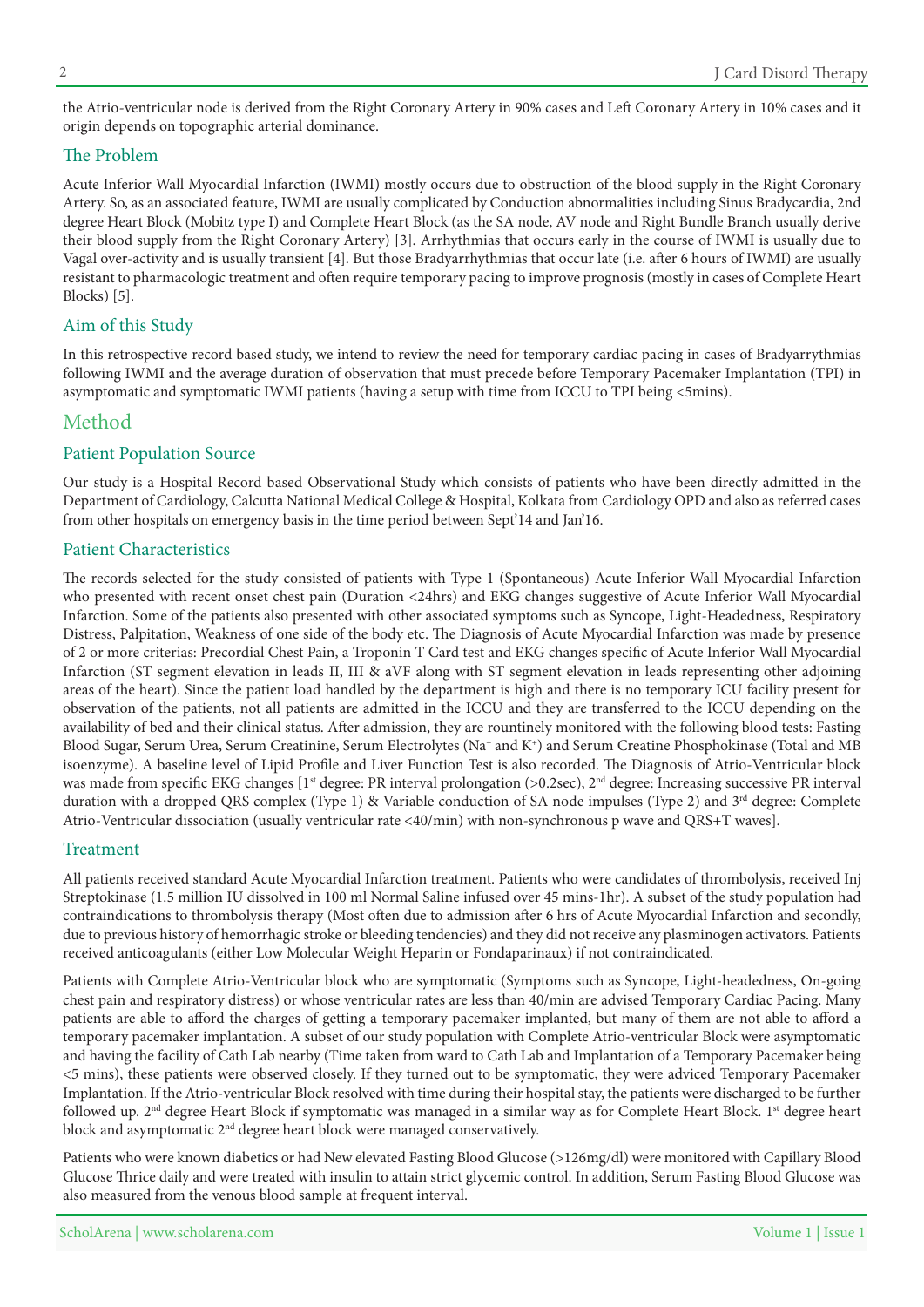# **Statistical Analysis**

All patients were hospitalised until their AV Block resolved, to monitor their vital signs and to provide temporary pacemaker support whenever necessary. So, we defined the endpoint of our study as being discharged Uncomplicated or with MACE. Patients who underwent a TPI, were immediately transferred to the ICCU (if previously in ward, so that their ICCU transfer-in date was same as the Temporary Pacemaker Implantation date). If a patient is in ICCU, patient's TPI insertion date was mentioned separately in our collected records. Also, If a patient, whose TPI has been performed, is to be discharged from the ICCU, then the patient is kept in the ICCU for an extra day following the day when the decision to remove TPI has been taken, for monitoring of vitals and checking the feasibility of TPI removal. So, the total ICCU stay in them following TPI insertion is 1 day less than the recorded days.

Statistical analysis was conducted using the software Stata 14 and Epi Info 7 to calculate the mean Age of Acute Inferior Wall Myocardial Infarction and Atrio-ventricular Block Following it, mean Duration of Hospital Stay in cases of Acute Inferior Wall Myocardial Infarction and Atrio-ventricular block following it, the proportional prevalence of Atrio-ventricular Block following Acute Inferior Wall Myocardial Infarction on the basis of Sex. Chi-Square test and Odds Ratio was used to determine the association between diabetes and occurrence of Complete Heart Block following Acute Inferior Wall Myocardial Infarction. Chi-Square test was also used to test the significance of Temporary Pacemaker Implantation associated results in High Grade (2<sup>nd</sup> and 3<sup>rd</sup> degree) Atrio-ventricular Block following Acute Inferior Wall Myocardial Infarction (thrombolysed and non thrombolysed separately). The P-value for statistical significance was determined by Fischer Exact value calculation where any cell value was less than 5. In this study, the outcomes of Temporary Pacemaker Implantation have been considered to be Survival (during the period of Hospital stay) followed by discharge or Death (during Hospital stay) for the purpose of efficiency testing. The Box Plot was generated by STATA 14.

# Results

A total of 276 patients were included in the study after exclusion of 7 patients who had incomplete data. The Mean age of the study population was 59.18 yrs and its standard deviation is 10.62 years. The group comprised of predominantly males with males: females=203:73. All patients had isolated Acute Inferior Wall Myocardial Infarction except 12 patients: 6 with Lateral Wall Extension, 1 with Extended Inferior Wall Myocardial Infarction, 1 with Antero-Inferior Myocardial Infarction, 1 with Posterior Wall Myocardial Infarction and 2 with Old Antero-septal Myocardial Infarction in addition to Inferior Wall Myocardial Infarction. 1 patient had Lateral Wall Extension along with Extended Myocardial Infarction. 33 patients were diabetic and 243 were non diabetic (Table 1 and 2a).

| <b>Total No. of patients</b> | 276           |
|------------------------------|---------------|
| Mean Age (SD) (in yrs)       | 59.18 (10.62) |
| <b>Sex</b>                   |               |
| Males                        | 203(73.55%)   |
| Females                      | 73(26.45%)    |
| Diabetic Status              |               |
| Diabetic                     | 33(11.96%)    |
| Non-Diabetic                 | 243(88.04%)   |

Out of 276 patients who developed an IWMI, 42(15.21%) patients presented with AV conduction defect Table 1: Patient Population Characteristics

|                             | <b>AV Block Present</b> | <b>AV Block Absent</b> |
|-----------------------------|-------------------------|------------------------|
| <b>Total</b>                | 42                      | 234                    |
| <b>Sex</b>                  |                         |                        |
| Male                        | 34(16.75%)              | 169(83.25%)            |
| Female                      | 8(61.54%)               | 65(38.46%)             |
| <b>Diabetic Status</b>      |                         |                        |
| <b>Diabetic</b>             | 9(27.27%)               | 24(72.73%)             |
| Non-Diabetic                | 33(13.52%)              | 210(86.48%)            |
| <b>Thrombolysis Status</b>  |                         |                        |
| Done                        | 17(9.66%)               | 159(91.34%)            |
| Not Done                    | 25(25%)                 | 75(75%)                |
| <b>Anti-Coagulants Used</b> |                         |                        |
| None                        | 16(20.25%)              | 63(79.75%)             |
| <b>LMWH</b>                 | 26(13.68%)              | 164(86.32%)            |
| Fondaparinaux               | $\Omega$                | 7                      |

Among the patients with AV Block following Inferior Wall AMI, Male: Female was 34:8, 9 were Diabetic while 33 were Non- Diabetic Table 2a: Patient Population Characteristics with AV Conduction Block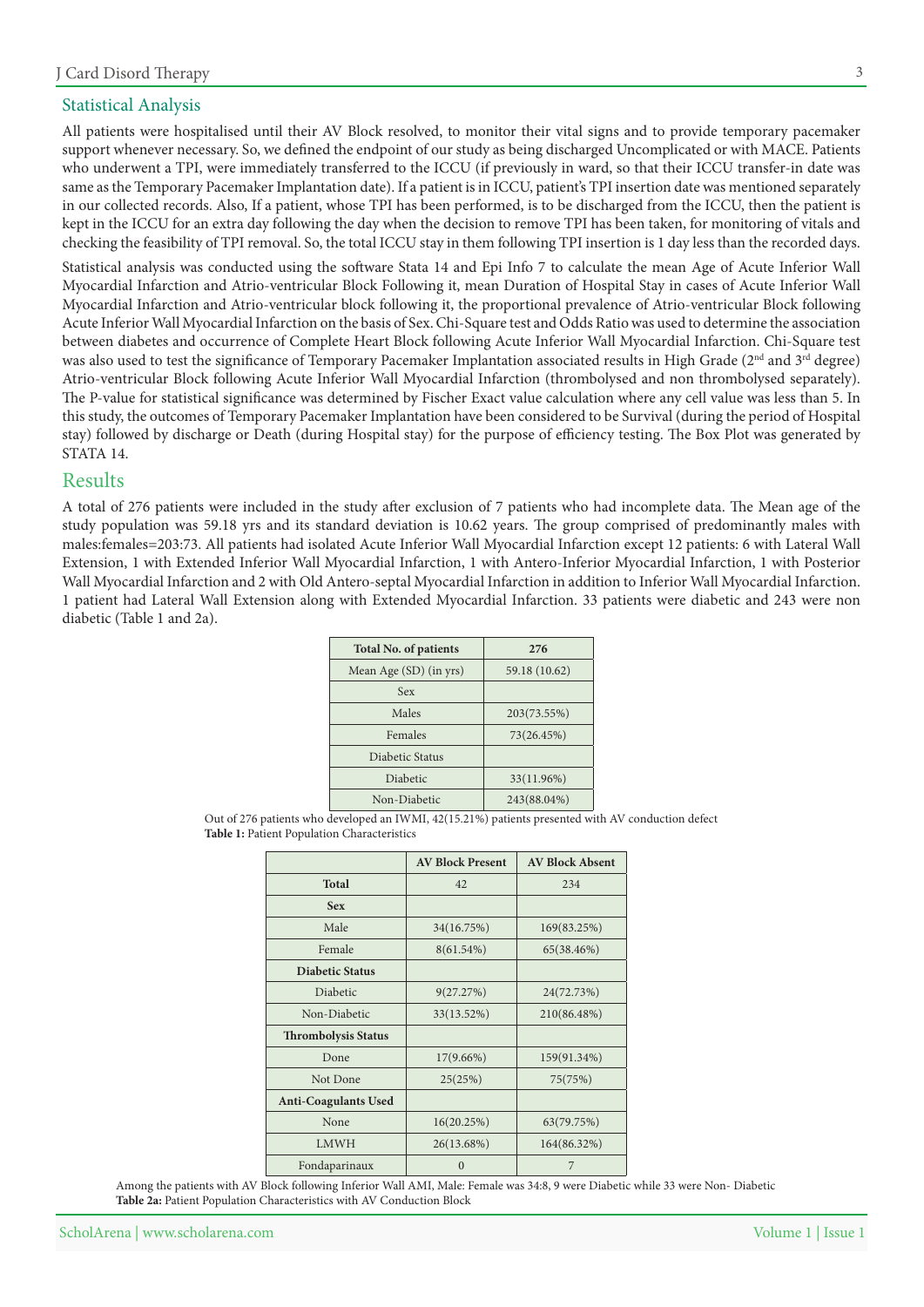Being a tertiary care hospital majority of the admitted patients receive Thrombolytic therapy unless otherwise contraindicated. Also, majority of the population received anti-coagulation unless otherwise contraindicated. The choice of anti-coagulant used depended on the physicians' choice and availability in the hospital; there was no randomisation in the process of selecting patients for anticoagulation.

Among the 42 patients with AV Block, 15 patients underwent TPI due to unstable hemodynamic condition or symptoms of syncope, dizziness etc. associated with Hypotension due to High Degree Heart Block (Table 2b).

|                                      | <b>TPI</b> Done | <b>TPI Not Done</b> |
|--------------------------------------|-----------------|---------------------|
| <b>Total</b>                         | 16              | 26                  |
| <b>Sex</b>                           |                 |                     |
| Male                                 | 13(38.23%)      | 21(61.77%)          |
| Female                               | 3(37.50%)       | $5(62.50\%)$        |
| <b>Diabetic Status</b>               |                 |                     |
| Diabetic                             | $4(44.44\%)$    | 5(55.56%)           |
| Non-Diabetic                         | 12(36.36%)      | 21(63.64%)          |
| <b>Thrombolysis</b><br><b>Status</b> |                 |                     |
| Done                                 | 3(17.65%)       | 14(82.35%)          |
| Not Done                             | 13(52%)         | 12(48%)             |
| Anti-coagulation                     |                 |                     |
| None                                 | 8(30.77%)       | 18(69.23%)          |
| <b>LMWH</b>                          | $8(50\%)$       | $8(50\%)$           |

Note: None of the patients received Fondaparinaux as a part of their treatment among patients with AV Block. Out of 42 patients with AV Block, 33 patients were alive during the period of their hospital stay and 9 were dead. Also, among the 16 patients who underwent TPI, 11 were alive and 5 were dead. Of the 5 patients who underwent TPI but could not survive during their hospital stay (Initial 5-7 days), 2 had associated Renal Diseases (1 was in CRF), 1 had dyselectrolytemia with Cardiogenic Shock and 1 had Fatal Arrhythmias (Received DC Shock and Amiodarone) Table 2b: Patient Population Characteristics who underwent TPI

# Discussion

Our motto of this study was to primarily appreciate the effects of TPI over the patients' (AV Block following Inferior Wall AMI) health status during his hospital stay and the Role of Diabetes Mellitus in the occurrence of AV Block following an Inferior Wall AMI and its outcomes. The Occurrence of AV Block following Inferior Wall AMI showed a slight Male preponderance (Odds Ratio=1.600 [0.703-3.640]) but a larger population would be necessary to confirm the findings.

# Diabetic Statistics

Out of 33 patients who were known Diabetics, 9 had an AV Block while 24 did not have one. The occurrence of AV Block following an Inferior Wall AMI in known diabetics was found to be significant (Odds Ratio=2.3864 [1.020-5.580], Chi sq=4.222, p=0.039)  $(Table 3a)$ .

|                  | <b>AV Block Present</b> | <b>AV Block Absent</b> |
|------------------|-------------------------|------------------------|
| Diabetic $(\%)$  | 9(27.27)                | 24(72.73)              |
| Non Diabetic (%) | 33(13.52)               | 210(86.48)             |

Table 3a: Effect of Diabetic Status over occurrence of AV Conduction Defect

In patients with Diabetes and AV Block, an Odds Ratio=0.2500 [0.013-4.729] was obtained in a comparison of TPI status and Hospital Stay outcome (Table 3b). This indicates a poor resolution of AV Block spontaneously in Diabetics and also there could be a necessity of Early Permanent Pacemaker Implantation to help in improving the survival of the patient. But, the result was insignificant and would need a larger study to confirm our findings. Also a greater need of TPI in Diabetics with AV Conduction Block following Inferior Wall AMI was assessed by an Odds Ratio of Diabetics to TPI needed, which was 1.40 [0.3143-6.2363]; p-value (Fischer Exact) was found to be insignificant (Table 3c).

|                           | <b>Alive</b> | Dead     |
|---------------------------|--------------|----------|
| TPI Done $[DM+HB]$ $(\%)$ | 2(50)        | 2(50)    |
| TPI Not Done [DM+HB] (%)  | 4(66.67)     | 1(33.33) |

**DM**: Diabetes Mellitus, HB: Heart Block, TPI: Temporary Pacemaker Implantation Table 3b: TPI status & Hospital Stay Outcome in Diabetics with AV Conduction Block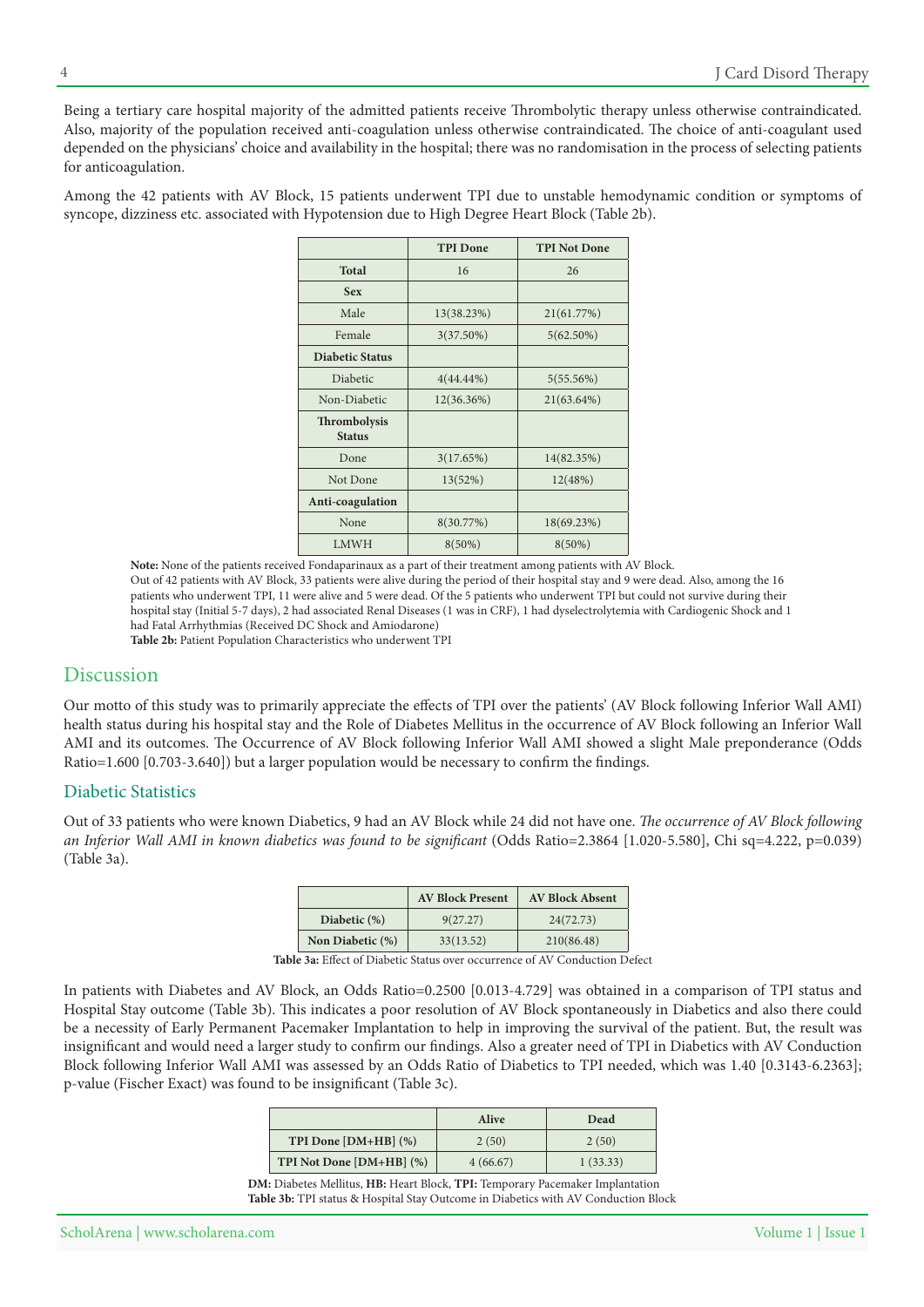|                  | <b>TPI</b> Done | <b>TPI Not Done</b> |
|------------------|-----------------|---------------------|
| Diabetic (%)     | 4(44.44)        | 5(55.56)            |
| Non Diabetic (%) | 12(36.36)       | 21(63.64)           |

Table 3c: Diabetic status & need to do a TF

However, the Association of occurrence of Complications following AV Block in Inferior Wall AMI with Diabetes was not significant though a higher occurrence was found among diabetics (Odds ratio=4.000 [0.837-19.102], p(1-tailed Fischer Exact)=0.078 (Table 3d). A study with larger diabetic population shall bring about a more statistical approximation of the risk of complications in AV Conduction Blocks following Inferior Wall AMI.

|                  | Complications<br>Present | Complications<br>Absent |
|------------------|--------------------------|-------------------------|
| Diabetic $(\%)$  | 6(66.67)                 | 3(33.33)                |
| Non Diabetic (%) | 11(33.33)                | 22(66.67)               |

Table 3d: Diabetic Status & Complications Following AV Conduction Defect

#### **TPI** Statistics

The outcome of TPI done in AV Block following Inferior Wall AMI would also be affected by concurrent Thrombolytic Therapy and Anticoagulation. We wanted to find out if a major portion of the patient population benefited by TPI in cases of AV Block following Inferior Wall AMI or the effects are equivocal to standard uncomplicated AMI management protocol.

In patients with AV Block, Thrombolysis resulted in good improvement in mortality rate during hospital stay (Odds Ratio of Survival=1.333 [0.285-6.232], Fischer Exact 1-tailed p=0.514) (Table 4a). Also, Anticoagulant (LMWH) administration was significantly associated with reduced mortality (Odds Ratio of Survival=7.636 [1.359-42.900],  $p=0.032$ ) (Table 4b). These results can be attributed to the nature of the AV conduction block that occurs in Inferior Wall AMI, majority of which is due to temporary Vagal hyperactivity that improves with return of blood supply by Thrombolytics and anticoagulants.

|                           | Alive      | Dead     |
|---------------------------|------------|----------|
| Thrombolysis Done (%)     | 14 (82.35) | 3(17.65) |
| Thrombolysis Not Done (%) | 21(77.78)  | 6(22.22) |

Table 4a: Thrombolysis & Outcome during Hospital Stay

|               | Alive     | Dead     |
|---------------|-----------|----------|
| None $(\%)$   | 24(92.31) | 2(7.69)  |
| $LMWH$ $(\%)$ | 11(61.11) | 7(38.89) |

**LMWH:** Low Molecular Weight Heparin

Table 4b: Anticoagulant & Outcome during Hospital Stay

On the other hand, Temporary Pacemaker Implantation in indicated patients did not yield a clear-cut superior result in alleviating patient's mortality during hospital stay (Odds Ratio of Survival=0.400 [0.0892-1.792]; Fischer Exact 2 tailed p=0.265) (Table 4c). In our study, only 3 (18.75%) patients received Thrombolytics, 8 (50%) patients received Anticoagulant (LMWH) and 1(6.25%) patient received both Thrombolytics and Anticoagulants. So, we intended to visualise the role of Thrombolytics and Anticoagulants in the background, when a plan was being made for TPI as per indication. Also, we calculated the *Need for TPI following Thrombolysis and its Odds Ratio was found to be 0.1978 [0.0453-0.8631], which was statistically significant (Fischer Exact* 1-tailed  $p = 0.0252$ ) (Table 4d). In addition to Thrombolysis, we calculated the Need for TPI with concurrent Anticoagulant use following hospital admission and it yielded a similar result with an Odds Ratio=0.444 [0.122-1.608], though in this case the finding was not statistically significant (p=0.212) (Table 4e). Patients in whom TPI was done, we assessed the role of Thrombolytics and Anticoagulants in the outcome of conducted TPI. The Odds Ratio of Survival with prior Thrombolytics use followed by TPI vs TPI without prior Thrombolysis was 2.000 [0.077-51.595]; Fischer Exact 1-tailed  $p=0.642$  (insignificant) (Table 4f). Odds Ratio of survival with concurrent Anticoagulant use along with TPI vs TPI without concurrent anticoagulant use was undefined as all patients who received Anticoagulants survived during their hospital stay and ZERO number of patients died with concurrent Anticoagulant administration along with TPI. A comparison of concurrent Thrombolytics, Anticoagulants and TPI usage with exclusive TPI usage was planned to be done from the collected data, but unfortunately, our data was not large enough to allow

|                  | WoC.      | <b>WCRB</b> |
|------------------|-----------|-------------|
| TPI Done $(\%)$  | 11(68.75) | 5(21.25)    |
| TPI Not Done (%) | 22(84.62) | 4(15.38)    |

TPI: Temporary Pacemaker Implantation, WoC: Without Complications, With Complications and or Residual Heart Disease Table 4c: Temporary Pacemaker Implantation & Outcome during Hospital Stay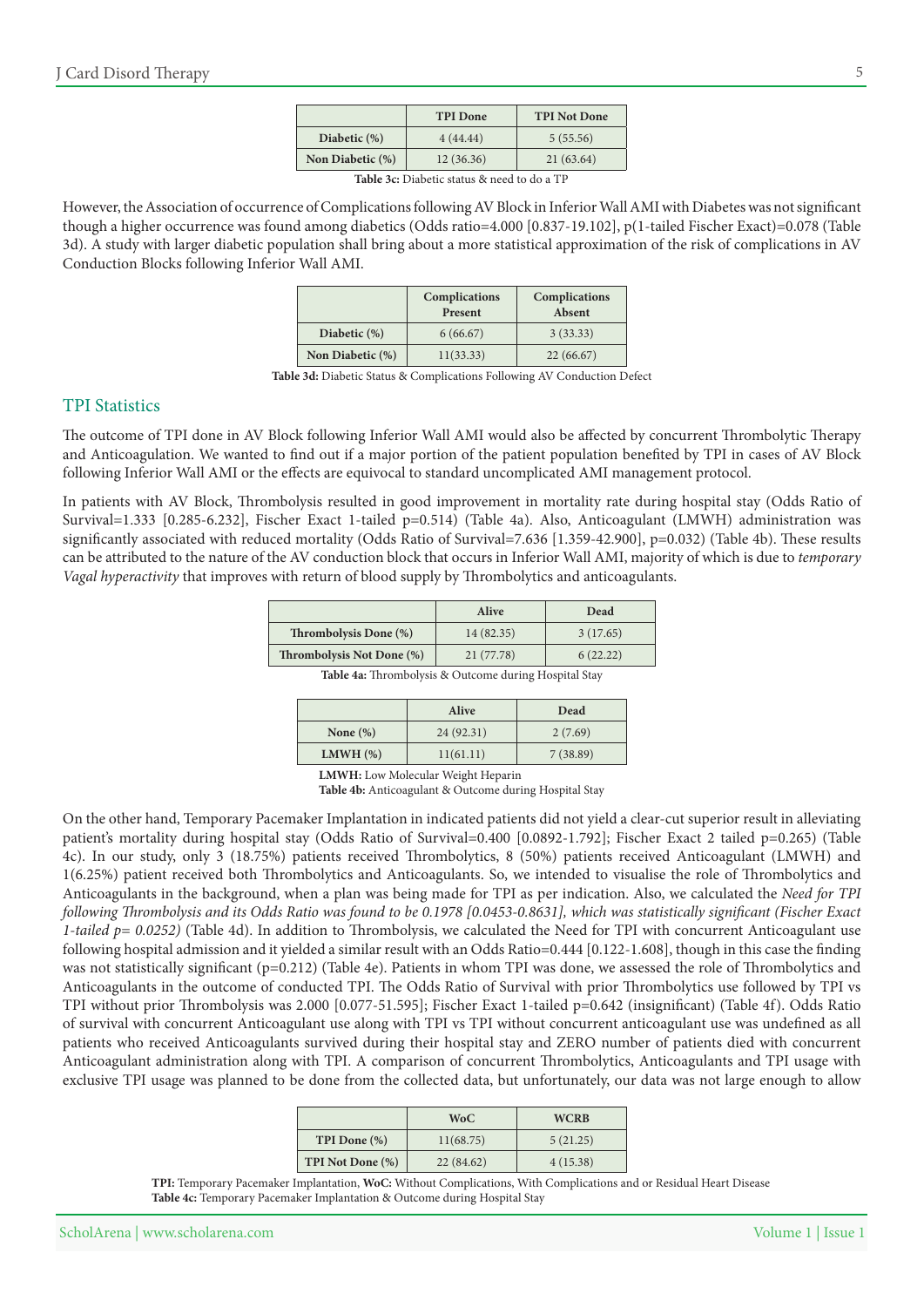such comparison. These results can be attributed to the role of early thrombolyis and anticoagulation, which prevents permanent damage of the conducting tissues of the heart and allows a better prognosis of AV conduction defects treated with subsequent TPI.

|                           | <b>TPI</b> Done | <b>TPI Not Done</b> |
|---------------------------|-----------------|---------------------|
| Thrombolysis Done (%)     | 3(17.65)        | 14(82.35)           |
| Thrombolysis Not Done (%) | 13(52)          | 12(48)              |

**TPI:** Temporary Pacemaker Implantation

Table 4d: Thrombolytics administration status & Need for TPI following it

|                           | <b>TPI</b> Done | <b>TPI Not Done</b> |
|---------------------------|-----------------|---------------------|
| Anticoagulant Used (%)    | 8 (30.77)       | 18(69.23)           |
| Thrombolysis Not Done (%) | 8(50)           | 8(50)               |

**TPI:** Temporary Pacemaker Implantation

Table 4e: Anticoagulant administration status & Need for TPI following it

|                              | <b>Alive</b> | Dead     |
|------------------------------|--------------|----------|
| TPI with Thrombolysis (%)    | 1(50)        | 1(50)    |
| TPI without Thrombolysis (%) | 2(33.33)     | 4(66.67) |

**TPI:** Temporary Pacemaker Implantation

Table 4f: TPI with/without Thrombolysis & Survival during Hospital Stay (Patients in whom anticoagulants was used have been not included)

We estimated the average number of days, our patients had to stay in the ICCU following a TPI procedure till an above mentioned primary endpoint was attained (discharged AV Block free or Death). It was quite evident from our collected data (Table 4g and Figure 1) that, Patients with Complications in addition to High Grade AV Block had longer ICCU stay (till temporary pacing was stopped) as compared to those without any complications.

| Mean No of Days (SD)                    | Alive | Dead      |  |
|-----------------------------------------|-------|-----------|--|
| HB with Complications (%)               | 4(2)  | 4(3.162)  |  |
| <b>HB</b> without Complications (%)     | 1(0)  | 2.5(2.75) |  |
| HB: Heart Block, SD: Standard Deviation |       |           |  |



Table 4g: Mean No of Days of Stay in ICCU

DC: Complications and Dead, AC: Complications and Alive, DN: No Complications but Dead, AN: No Complications but alive Figure 1: Box Plot of No of Days of Patient Stay in ICCU

#### Conclusion

On the basis of this retrospective study, we conclude that Diabetes Mellitus is an important risk factor for AV conduction disturbances following Inferior Wall AMI and it is not only important to keep in mind the increased risk of occurrence of Complications due to Complete Heart Block in diabetics, rather the Blocks may be refractory to Temporary Cardiac Pacing support, forcing us to think of an early decision to implant a Permanent Pacemaker which could prevent TPI associated complications like Lead Displacement related complications, Pericardial Tamponade, Infective Endocarditis, Pneumonitis, Basal Atelectasis,, Decubitus Ulcers etc.